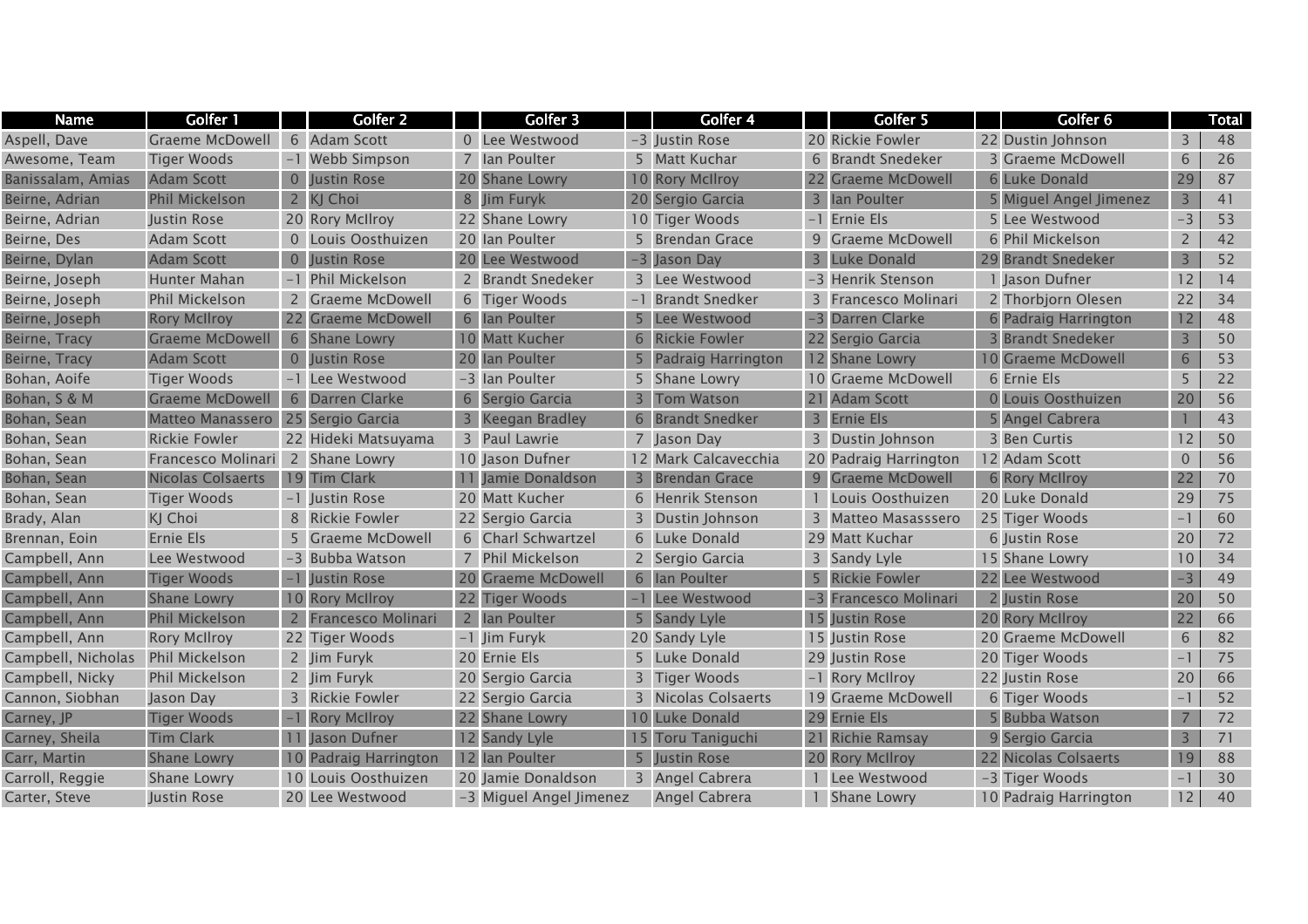| Carty, David      | Jim Furyk                         |   | 20 Sergio Garcia        | 3 Rory McIIroy          |   | 22 Lee Westwood       | -3 Phil Mickelson     | 2 Shane Lowry           | 10 <sup>°</sup> | 54  |
|-------------------|-----------------------------------|---|-------------------------|-------------------------|---|-----------------------|-----------------------|-------------------------|-----------------|-----|
| Coen, Pat         | KJ Choi                           |   | 8 Rory McIlroy          | 22 Justin Rose          |   | 20 Ian Poulter        | 5 Adam Scott          | 0 Sergio Garcia         | $\overline{3}$  | 58  |
| Coffey, John      | Jamie Donaldson                   |   | 3 Sergio Garcia         | 3 Matteo Masassero      |   | 25 Graeme McDowell    | 6 Phil Mickelson      | 2 Ian Poulter           | 5               | 44  |
| Coffey, John      | Padraig Harrington 12 Paul Lawrie |   |                         | 7 Shane Lowry           |   | 10 Rory McIlroy       | 22 Louis Oosthuizen   | 20 Tiger Woods          | $-1$            | 70  |
| Collins, Eamon    | Luke Donald                       |   | 29 Graeme McDowell      | 6 Rory McIIroy          |   | 22 Tiger Woods        | -1 Jason Day          | 3 Matt Kuchar           | 6               | 65  |
| Comerton, Niall   | <b>Tiger Woods</b>                |   | -1 Graeme McDowell      | 6 John Daly             |   | 0 Matt Kuchar         | 6 Lee Westwood        | -3 Sergio Garcia        | 3               | 11  |
| Connolly, Benny   | lan Poulter                       |   | 5 Shane Lowry           | 10 Rickie Fowler        |   | 22 Keegan Bradley     | 6 Justin Rose         | 20 Tiger Woods          | $-1$            | 62  |
| Corcoran, Tony    | Lynn, David                       |   | 28 Kevin Streelman      | 14 Padraig Harrington   |   | 12 Tim Clark          | 11 David Duval        | 20 Hiroyuki Fujita      | 20              | 105 |
| Creamer, Richard  | <b>Shane Lowry</b>                |   | 10 Phil Mickleson       | 2 Justin Rose           |   | 20 Tiger Woods        | -1 Lee Westwood       | -3 Luke Donald          | 29              | 57  |
| Creighton, Andrew | Phil Mickelson                    |   | 2 John Daly             | 0 Padraig Harrington    |   | 12 Luke Donald        | 29 KJ Choi            | 8 Ian Poulter           | 5               | 56  |
| Cross, Randal     | Louis Oosthuizen                  |   | 20 Phil Mickelson       | <b>Justin Rose</b>      |   | 20 Henrik Stenson     | 1 Graeme McDowell     | 6 Tiger Woods           | $-1$            | 48  |
| Cunningham, Tony  | <b>Rickie Fowler</b>              |   | 22 Keegan Bradley       | 6 Justin Rose           |   | 20 Tiger Woods        | -1 Sandy Lyle         | 15 Rory McIlroy         | 22              | 84  |
| Curran, Martha    | <b>Geoff Ogilvy</b>               |   | 9 Berd Wiesberger       | 7 Hideki Matsuyama      |   | 3 Nick Faldo          | 25 Jamie Donaldson    | 3 Justin Leonard        | 5               | 52  |
| Curran, Martha    | Eduardo De Le Riva 8 Bud Cauley   |   |                         | 7 Rafael Cabrera-Bello  |   | 4 Justin Harding      | 20 Brendan Grace      | 9 Ian Poulter           | 5               | 53  |
| Curran, Martha    | Carl Pettersson                   |   | 7 Jim Furyk             | 20 Hiroyuki Fujita      |   | 20 Fred Couples       | 9 Mark Calcavecchia   | 20 Sergio Garcia        | $\overline{3}$  | 79  |
| Curran, Martha    | <b>Luke Donald</b>                |   | 29 Steven Jeffress      | 23 Bill Haas            |   | 19 Richie Ramsey      | 9 Louis Oosthuizen    | 20 K J Choi             | $8\phantom{1}$  | 108 |
| Curran, Oliver    | Keegan Bradly                     |   | 6 David Duval           | 20 Hunter Mahan         |   | -1 Tom Watson         | 21 Kevin Streelman    | 14 Dustin Johnson       | 3               | 63  |
| Curran, Oliver    | K J Choi                          |   | 8 Paul Lawrie           | 7 David Duval           |   | 20 Tiger Woods        | -1 Ye Yang            | 8 Thorbjorn Olesen      | 22              | 64  |
|                   | Gonzalo-                          |   |                         |                         |   |                       |                       |                         |                 |     |
|                   | Fernandez-                        |   |                         |                         |   |                       |                       |                         |                 |     |
| Curran, Oliver    | Castano                           |   | 9 Hiroyuki Fujita       | 20 Alexander Noren      |   | 22 T Wiratchant       | 24 Kenichi Kuboya     | 23 Dustin Johnson       | 3               | 101 |
| Curran, Paul      | Jamie Donaldson                   |   | 3 Stewart Cink          | <b>Bud Cauley</b>       |   | 7 Angel Cabrera       | <b>Keegan Bradley</b> | 6 Kiradech Aphibarnrat  | 25              | 42  |
| Curran, Paul      | <b>Rory McIlroy</b>               |   | 22 Graeme McDowell      | 6 David Lynn            |   | 28 Tiger Woods        | -1 Ye Yang            | 8 Bernd Wiesberger      | $\overline{7}$  | 70  |
|                   | Gonzalo-                          |   |                         |                         |   |                       |                       |                         |                 |     |
|                   | Fernandez-                        |   |                         |                         |   |                       |                       |                         |                 |     |
| Curran, Paul      | Castano                           | 9 | <b>Matteo Manassero</b> | 25 Martin Kaymer        | 5 | <b>Marcel Siem</b>    | 19 Steven Jeffress    | 23 Bill Haas            | 19              | 100 |
| Daly, Isabella    | <b>Tiger Woods</b>                |   | Shane Lowry             | 10 Martin Kaymer        |   | Lee Westwood          | -3 Sergio Garcia      | Darren Clarke           | 6               | 20  |
| Daly, Michael     | <b>Adam Scott</b>                 |   | <b>Tiger Woods</b>      | -1 Angel Cabrera        |   | Darren Clarke         | 6 Luke Donald         | 29 Miguel Angel Jimenez | $\overline{3}$  | 38  |
| Daly, Michael     | <b>Bubba Watson</b>               |   | 7 Marcel Siem           | 19 KJ Choi              |   | 8 Zach Johnson        | <b>Rory McIlory</b>   | 22 Tiger Woods          | $-1$            | 56  |
| Daly, Molly       | Angel Cabrera                     |   | 1 Stewart Cink          | 10 Miguel Angel Jimene: |   | 3 Dustin Johnson      | 3 Tiger Woods         | -1 Rory McIlroy         | 22              | 38  |
| Deane, Jimmy      | Nicolas Colsaerts                 |   | 19 Justin Rose          | 20 Lee Westwood         |   | -3 Francesco Molinari | 2 Henrik Stenson      | 1 Justin Rose           | 20              | 59  |
| Devanney, Ashley  | <b>Tiger Woods</b>                |   | -1 Bubba Watson         | <b>Phil Mickelson</b>   |   | Sergio Garcia         | 3 Justin Rose         | 20 Ian Poulter          | 5               | 36  |
| Dolan, Renee      | <b>Phil Mickelson</b>             |   | 2 Rory McIlroy          | 22 Ernie Els            | 5 | <b>Tiger Woods</b>    | Graeme McDowell       | 6 Sergio Garcia         | 3               | 37  |
| Donaldon, Robbie  | <b>Graeme McDowell</b>            |   | 6 Ian Poulter           | 5 Rickie Fowler         |   | 22 Matt Kuchar        | 6 Paul Lawrie         | 7 Bubba Watson          |                 | 53  |
| Donnellan, Barry  | Vijay Singh                       |   | 22 Justin Rose          | 20 Ian Poulter          |   | 5 Louis Oosthuizen    | 20 Graeme McDowell    | 6 Sergio Garcia         | 3               | 76  |
|                   |                                   |   |                         |                         |   |                       |                       |                         |                 |     |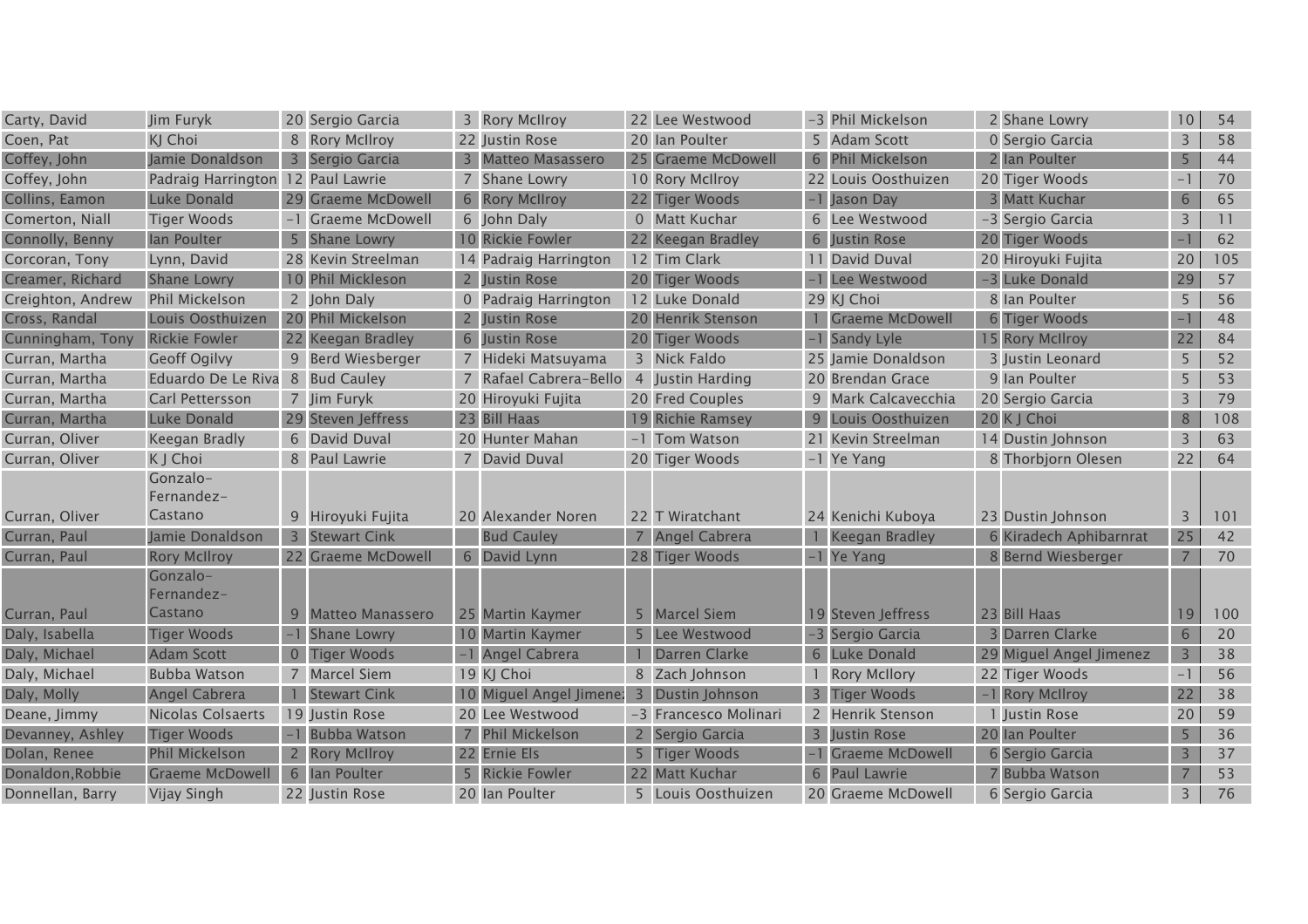| Doyle, David        | Louis Oosthuizen         |       | 20 Jason Day           | 3            | Shane Lowry               |   | 10 Charl Schwartzel   | 6 Matt Kuchar         | 6 Luke Donald             | 29                       | 74  |
|---------------------|--------------------------|-------|------------------------|--------------|---------------------------|---|-----------------------|-----------------------|---------------------------|--------------------------|-----|
| Duffy, Paddy        | <b>Nicolas Colsaerts</b> |       | 19 Luke Donald         |              | 29 Ernie Els              | 5 | Shane Lowry           | 10 Justin Rose        | 20 Adam Scott             | $\overline{0}$           | 83  |
| Duignan, Damien     | <b>Rory McIlroy</b>      |       | 22 Phil Mickelson      |              | <b>Graeme McDowell</b>    |   | 6 Shane Lowry         | 10 Adam Scott         | 0 Ian Poulter             | 5                        | 45  |
| Duignan, Damien     | <b>Rickie Fowler</b>     |       | 22 Charl Schwartzel    |              | 6 Justin Rose             |   | 20 Bubba Watson       | 7 Jim Furyk           | 20 Luke Donald            | 29                       | 104 |
| Duignan, James      | <b>Graeme McDowell</b>   |       | 6 Jason Day            |              | 3 Jim Furyk               |   | 20 Padraig Harrington | 12 Adam Scott         | 0 Marcel Siem             | 19                       | 60  |
| Duignan, Keith      | <b>Graeme McDowell</b>   |       | 6 Nicolas Colsaerts    |              | 19 Jason Day              |   | 3 Tiger Woods         | -1 Justin Rose        | 20 Phil Mickelson         | $2^{\circ}$              | 49  |
| Duignan, Patricia   | Sergio Garcia            |       | 3 Phil Mickelson       |              | 2 Bubba Watson            |   | 7 Rickie Fowler       | 22 Tiger Woods        | -1 Angel Cabrera          |                          | 34  |
| Duignan, Tim        | <b>Bubba Watson</b>      |       | Francesco Molinari     |              | 2 Sergio Garcia           |   | 3 Richie Ramsey       | 9 Peter Hanson        | 20 Rory McIlroy           | 22                       | 63  |
| Duignan, Paul       | Tiger Woods              |       | -1 Ye Yang             |              | 8 Shane Lowry             |   | 10 Lucas Glover       | 29 Justin Rose        | 20 Bubba Watson           | $\overline{7}$           | 73  |
| Dunne, Tom          | Dustin Johnson           | 3     | Jason Day              |              | Justin Rose               |   | 20 Sergio Garcia      | 3 Rory McIlory        | 22 Paul Lawrie            |                          | 58  |
| Durkin, Oliver      | <b>Adam Scott</b>        |       | 0 Justin Rose          |              | 20 Matt Kucher            |   | 6 Keegan Bradley      | 6 Rory McIlory        | 22 Ernie Els              | 5                        | 59  |
| Emmet, Phil         | <b>Graeme McDowell</b>   |       | 6 Rory McIlroy         |              | 22 Phil Mickleson         |   | 2 Geoff Ogilyy        | 9 Adam Scott          | 0 Ian Poulter             | 5                        | 44  |
| Fahy & Arthur       | Luke Donald              |       | 29 Fred Couples        |              | 9 Miguel Angel Jimene:    |   | 3 Justin Rose         | 20 Angel Cabrera      | 1 Tiger Woods             | $-1$                     | 61  |
| Farrell, Aidan      | <b>Rickie Fowler</b>     |       | 22 Tiger Woods         |              | Lee Westwood              |   | -3 Louis Oosthuizen   | 20 Luke Donald        | 29 Nick Watney            | 20                       | 87  |
| Farrell, Martin     | Angel Cabrera            |       | Luke Donald            | 29           | Lee Westwood              |   | -3 Tiger Woods        | -1 Sergio Garcia      | 3 Miguel Angel Jimenez    | $\overline{3}$           | 32  |
| Farry, Anthony      | <b>Justin Rose</b>       |       | 20 Tiger Woods         |              | Sergio Garcia             |   | 3 Ian Poulter         | 5 Rory McIlroy        | 22 Padriag Harrington     | 12                       | 61  |
| Farry, Geraldine    | <b>Tiger Woods</b>       |       | <b>Graeme McDowell</b> | 6            | <b>Shane Lowry</b>        |   | 10 Padraig Harrington | 12 Nicolas Colsaerts  | 19 Justin Rose            | 20                       | 66  |
| Feely, Peter        | <b>Phil Mickelson</b>    |       | Luke Donald            | 29           | Jason Day                 |   | <b>Rory McIlroy</b>   | 22 Ernie Els          | 5 Tiger Woods             | $-1$                     | 60  |
| Fetherson, Emmet    | <b>Shane Lowry</b>       |       | 10 Ian Poulter         |              | 5 Justin Rose             |   | 20 Brandt Snedker     | 3 Nick Watney         | 20 Luke Donald            | 29                       | 87  |
| Ffrench, Alan       | <b>Tiger Woods</b>       |       | -1 Luke Donald         |              | 29 Jason Day              |   | 3 Brandt Snedker      | 3 Padraig Harrington  | 12 Sergio Garcia          | 3                        | 49  |
| Flynn, Tommy        | <b>Rory McIlroy</b>      |       | 22 P Mickleson         |              | 2 Sergio Garcia           |   | 3 Mark Calcavecchia   | 20 Bill Haas          | 19 Justin Rose            | 20                       | 86  |
| Flynn, Tommy        | Adam Scott               | $0-1$ | Luke Donald            | 29           | <b>Charl Schwartzel</b>   |   | 6 Justin Rose         | 20 Padraig Harrington | 12 Louis Oosthuizen       | 20                       | 87  |
| Fox, Amy            | <b>Ernie Els</b>         | 5     | Luke Donald            | 29           | <b>Padraig Harrington</b> |   | 12 Shane Lowry        | 10 Justin Rose        | 20 Carl Pettersson        | $\overline{7}$           | 83  |
| Fox, Bernie         | <b>Marcel Siem</b>       |       | 19 Rickie Fowler       |              | 22 Tiger Woods            |   | -2 Martin Kaymer      | 5 Matt Kuchar         | 6 Justin Rose             | 20                       | 70  |
| Gallagher, Mick     | <b>Graeme McDowell</b>   |       | 6 Jason Day            | $\mathbf{3}$ | Luke Donald               |   | 29 Martin Kaymer      | 5 Tiger Woods         | -1 Justin Rose            | 20                       | 62  |
| Gallagher, Patricie | Luke Donald              |       | 29 Sergio Garcia       |              | <b>Shane Lowry</b>        |   | 10 Adam Scott         | 0 Keegan Bradley      | 6 KJ Choi                 | 8                        | 56  |
| Gannon, Shaun       | Thorbjorn Olesen         |       | 22 Adam Scott          |              | 0 Lee Westwood            |   | -3 Rickie Fowler      | 22 Hunter Mahan       | -1 Tiger Woods            | $\blacksquare$           | 39  |
| Gartlan, Jim        | Ernie Els                |       | 5 Padraig Harrington   |              | 12 Graeme McDowell        |   | 6 Rory McIlroy        | 22 Phil Mickelson     | 2 Tiger Woods             | $\overline{\phantom{0}}$ | 46  |
| Gibney, Owen        | <b>Tiger Woods</b>       |       | <b>Adam Scott</b>      |              | 0 Ernie Els               |   | 5 Graeme McDowell     | 6 Phil Mickelson      | 2 Ian Poulter             | 5                        | 17  |
| Gibney, Owen        | Jason Day                | 3     | Webb Simpson           |              | Jim Furyk                 |   | 20 Sergio Garcia      | 3 Keegan Bradley      | 6 Marcel Siem             | 19                       | 58  |
| Gilligan, Jim       | <b>Matt Kuchar</b>       |       | 6 Charl Schwartzel     |              | 6 Lee Westwood            |   | -3 Shane Lowry        | 10 Paul Lawrie        | 7 Gonzalo Fernandez - Cas | 9                        | 35  |
| Gilmartin, John     | Ernie Els                |       | 5 Shane Lowry          |              | 10 Justin Rose            |   | 20 Brandt Snedker     | 3 Tiger Woods         | -1 Ryan Moore             |                          | 38  |
| Gilmartin, Seamus   | Jason Day                |       | Sergio Garcia          |              | Padraig Harrington        |   | 12 Shane Lowry        | 10 Phil Mickelson     | 2 Bubba Watson            |                          | 37  |
| Gleeson, Tom        | <b>Tiger Woods</b>       |       | -1 Lee Westwood        |              | -3 Phil Mickelson         |   | 2 Shane Lowry         | 10 Ernie Els          | 5 Sergio Garcia           | 3                        | 16  |
| Gralton, Hugh       | lan Poulter              |       | 5 Lee Westwood         |              | -3 Tiger Woods            |   | -1 Padraig Harrington | 12 Rory McIlory       | 22 Graeme McDowell        | 6                        | 41  |
|                     |                          |       |                        |              |                           |   |                       |                       |                           |                          |     |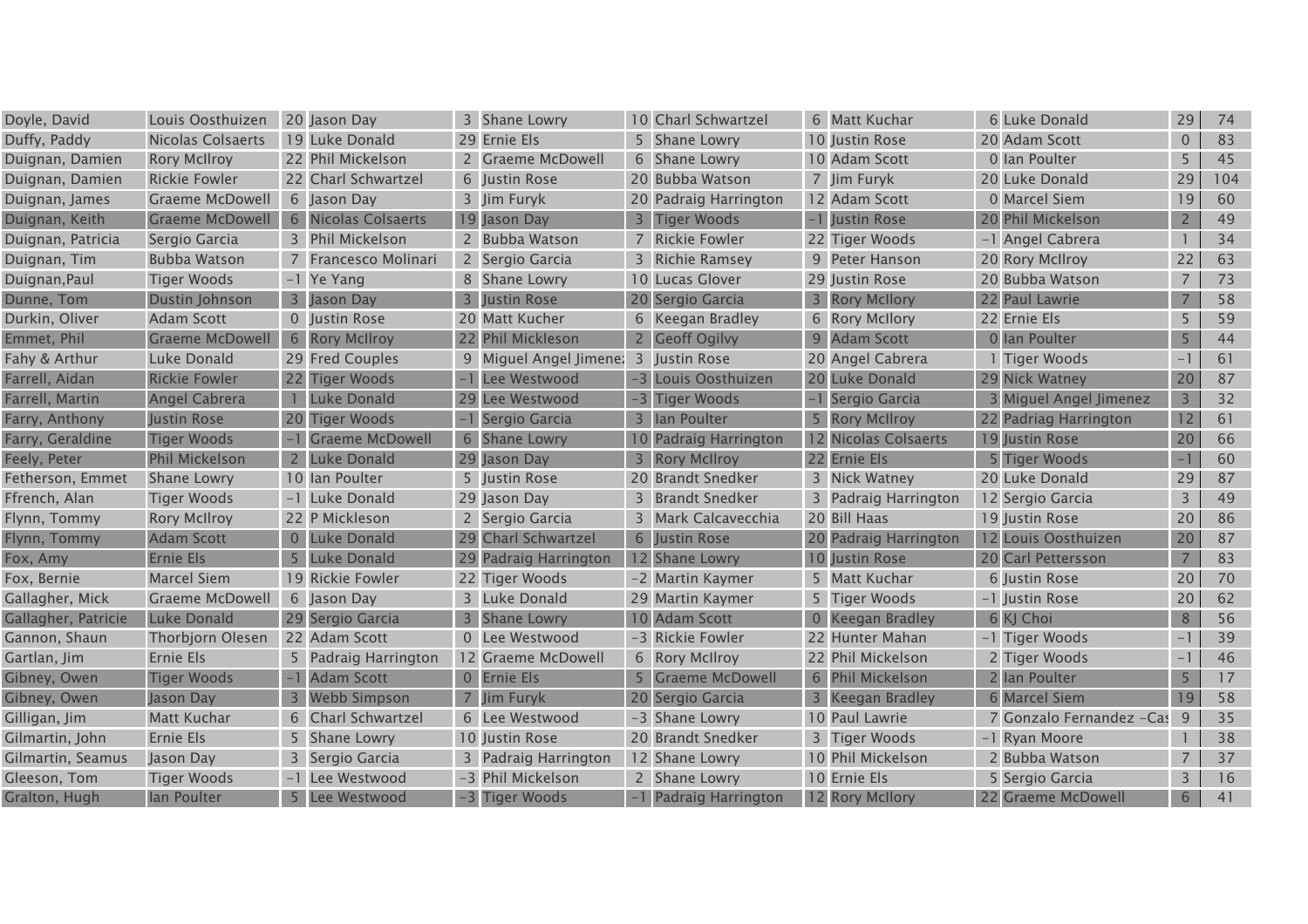| Griffin, Collie   | Jason Day                         | 3              | <b>Adam Scott</b>                         | $\overline{0}$          | <b>Justin Rose</b>     |                | 20 Matt Kuchar         | 6 Ernie Els          | 5 Luke Donald       | 29             | 63 |
|-------------------|-----------------------------------|----------------|-------------------------------------------|-------------------------|------------------------|----------------|------------------------|----------------------|---------------------|----------------|----|
| Griffin, Peadar   | Jason Day                         | $\overline{3}$ | Luke Donald                               | 29                      | <b>Rory McIlroy</b>    |                | 22 Lee Westwood        | -3 Shane Lowry       | 10 Graeme McDowell  | 6              | 67 |
| Guckian, Eoin     | Sergio Garcia                     | 3              | <b>Rory McIlroy</b>                       |                         | <b>Phil Mickelson</b>  | $\overline{2}$ | Lee Westwood           | -3 Justin Rose       | 20 Tiger Woods      |                | 43 |
| Hanley, John      | Lucas Glover                      |                | 29 Tiger Woods                            |                         | <b>Webb Simpson</b>    |                | <b>Rory McIlroy</b>    | 22 Mark O'Meara      | 9 Ye Yang           | 8              | 74 |
| Hanly, Aine       | Luke Donald                       |                | 29 Jason Day                              | $\overline{\mathbf{3}}$ | <b>Ernie Els</b>       |                | <b>Phil Mickelson</b>  | 2 Robert Karlsson    | 22 Charl Schwartzel | 6              | 67 |
| Hanly, Assumpta   | Keegan Bradley                    |                | 6 Ernie Els                               |                         | 5 Rickie Fowler        |                | 22 Lucas Glover        | 29 Paul Lawrie       | 7 Matt Kuchar       | 6              | 75 |
| Hanly, Donal      | Angel Cabrera                     |                | <b>Graeme McDowell</b>                    |                         | 6 Martin Kaymer        |                | 5 Phil Mickelson       | 2 Henrik Stenson     | 1 Justin Rose       | 20             | 35 |
| Hanly, Laura      | <b>Phil Mickelson</b>             |                | 2 Graeme McDowell                         |                         | 6 Sergio Garcia        |                | 3 Rafael Cabrera-Bello | 4 Brendan Grace      | 9 Luke Donald       | 29             | 53 |
| Hanly, Sean (Snr) | Robert Karlsson                   |                | 22 Lee Westwood                           |                         | -3 Phil Mickelson      | $\overline{2}$ | <b>Graeme McDowell</b> | 6 Francesco Molinari | 2 Adam Scott        | $\overline{0}$ | 29 |
| Harvey, John      | Adam Scott                        |                | 0 Jason Day                               | $\overline{3}$          | Matt Kucher            | 6              | Phil Mickelson         | 2 Angel Cabrera      | 1 Louis Oosthuizen  | 20             | 32 |
| Higgins, Brian    | Hunter Mahan                      |                | -1 Ian Poulter                            |                         | <b>Rickie Fowler</b>   |                | 22 Graeme McDowell     | 6 Padraig Harrington | 12 Phil Mickelson   | $\overline{2}$ | 46 |
| Higgins, Pat      | <b>Tiger Woods</b>                |                | <b>Graeme McDowell</b>                    | 6                       | Sergio Garcia          |                | John Daly              | 0 Padraig Harrington | 12 Ye Yang          | 8              | 28 |
| Hogg, Albert      | <b>Tiger Woods</b>                |                | -1 Ernie Els                              |                         | 5 Matt Kucher          |                | 6 Sergio Garcia        | 3 Dustin Johnson     | 3 Phil Mickelson    | $\overline{2}$ | 18 |
| Hogg, Albert      | <b>Phil Mickelson</b>             | 2 <sup>1</sup> | <b>Graeme McDowell</b>                    | 6                       | <b>Tiger Woods</b>     |                | -1 Brendan Grace       | 9 Rory McIlroy       | 22 Robert Karlsson  | 22             | 60 |
| Hogg, Keith       | KJ Choi                           |                | 8 Jason Day                               |                         | 3 Graeme McDowell      |                | 6 Tiger Woods          | -1 Charl Schwartzel  | 6 Angel Cabrera     |                | 23 |
| Howden, Norman    | <b>Charl Schwartzel</b>           |                | 6 Iustin Rose                             | 20                      | Louis Oosthuizen       |                | 20 Luke Donald         | 29 Tiger Woods       | -1 Rory McIlroy     | 22             | 96 |
| Hunt, Eithne      | Sergio Garcia                     |                | 3 Luke Donald                             |                         | 29 Shane Lowry         |                | 10 Graeme McDowell     | 6 Angel Cabrera      | 1 Tiger Woods       | $-1$           | 48 |
| Hunt, Padraig     | Justin Rose                       |                | 20 Paul Lawrie                            |                         | Robert Karlsson        |                | 22 Shane Lowry         | 10 Tiger Woods       | -1 Hunter Mahon     | $\mathbf{=}$   | 57 |
| Ingoldby, Brendan | <b>Brandt Snedeker</b>            |                | 3 Ernie Els                               |                         | Jason Day              | $\overline{3}$ | <b>Matt Kucher</b>     | 6 Graeme McDowell    | 6 Bo Van Pelt       | 13             | 36 |
| Kavanagh, Gordon  | Jason Day                         | $\mathbf{3}$   | <b>Luke Donald</b>                        |                         | Sergio Garcia          |                | <b>Graeme McDowell</b> | 6 Rory McIlroy       | 22 Phil Mickelson   | $\overline{2}$ | 65 |
| Kavanagh, Sharon  | Dustin Johnson                    |                | 3 Phil Mickelson                          |                         | 2 Ian Poulter          |                | <b>Adam Scott</b>      | 0 Lee Westwood       | -3 Tiger Woods      | $-1$           | 6  |
| Kelly, David      | <b>Rickie Fowler</b>              |                | 22 Miguel Angel Jimene: 3 Graeme McDowell |                         |                        |                | 6 Phil Mickelson       | 2 Charl Schwartzel   | 6 Lee Westwood      | $-3$           | 36 |
| Kenny, Billy      | Sergio Garcia                     |                | 3 Luke Donald                             |                         | 29 Tiger Woods         |                | -1 Charl Schwartzel    | 6 Shane Lowry        | 10 Graeme McDowell  | $6\phantom{.}$ | 53 |
| Kenny, Ollie      | Padraig Harrington 12 Paul Lawrie |                |                                           |                         | 7 Graeme McDowell      |                | 6 Henrik Stenson       | Shane Lowry          | 10 Lee Westwood     | $-3$           | 33 |
| Kenoy, T & T      | <b>Rory McIlroy</b>               |                | 22 Shane Lowry                            |                         | 10 Phil Mickelson      |                | 2 Tiger Woods          | -1 Bubba Watson      | 7 Justin Rose       | 20             | 60 |
| Keville, Joe      | <b>Graeme McDowell</b>            |                | 6 Phil Mickelson                          | $2^{\circ}$             | Tiger Woods            |                | -1 Michael Thompson    | 19 Rory McIlroy      | 22 Steven Fox       | 25             | 73 |
| Keville, Michael  | KJ Choi                           |                | 8 Ernie Els                               |                         | 5 Sergio Garcia        | 3              | Dustin Johnson         | 3 Louis Oosthuizen   | 20 Tiger Woods      | $-1$           | 38 |
| Kiernan, Stephen  | Jason Day                         |                | <b>Luke Donald</b>                        | 29                      | Justin Rose            |                | 20 Adam Scott          | 0 Lee Westwood       | -3 Tiger Woods      |                | 48 |
| Kilroy, Niall     | Sergio Garcia                     |                | 3 Shane Lowry                             |                         | Louis Oosthuizen       |                | 20 Henrik Stenson      | Lee Westwood         | -3 Matt Kuchar      | 6              | 37 |
| King, C & P       | <b>Brandt Snedeker</b>            | $\overline{3}$ | <b>Tiger Woods</b>                        |                         | <b>Adam Scott</b>      |                | 0 Graeme McDowell      | 6 Martin Kaymer      | 5 Louis Oosthuizen  | 20             | 33 |
| King, Ciaran      | <b>Brendan Grace</b>              |                | 9 Robert Karlsson                         | 22                      | Justin Rose            |                | 20 Brandt Snedker      | 3 Webb Simpson       | 7 Adam Scott        | $\overline{0}$ | 61 |
| King, Eta         | <b>Tiger Woods</b>                | $-1$           | <b>Graeme McDowell</b>                    | 6                       | Justin Rose            |                | 20 Adam Scott          | 0 Bud Cauley         | 7 Rory McIlroy      | 22             | 54 |
| King, Eta         | <b>Rory McIlroy</b>               |                | 22 Lee Westwood                           |                         | -3 Louis Oosthuizen    |                | 20 Justin Rose         | 20 Adam Scott        | 0 Charl Schwartzel  | 6              | 65 |
| King, Eta         | Robert Karlsson                   |                | 22 Martin Kaymer                          |                         | <b>Graeme McDowell</b> |                | 6 Rory McIlroy         | 22 Nick Watney       | 20 Henrik Stenson   |                | 76 |
| King, Jim         | <b>Tim Clark</b>                  |                | 11 Jason Day                              |                         | 3 Rickie Fowler        |                | 22 Dustin Johnson      | 3 Justin Leonard     | 5 Phil Mickelson    | $2^{\circ}$    | 46 |
|                   |                                   |                |                                           |                         |                        |                |                        |                      |                     |                |    |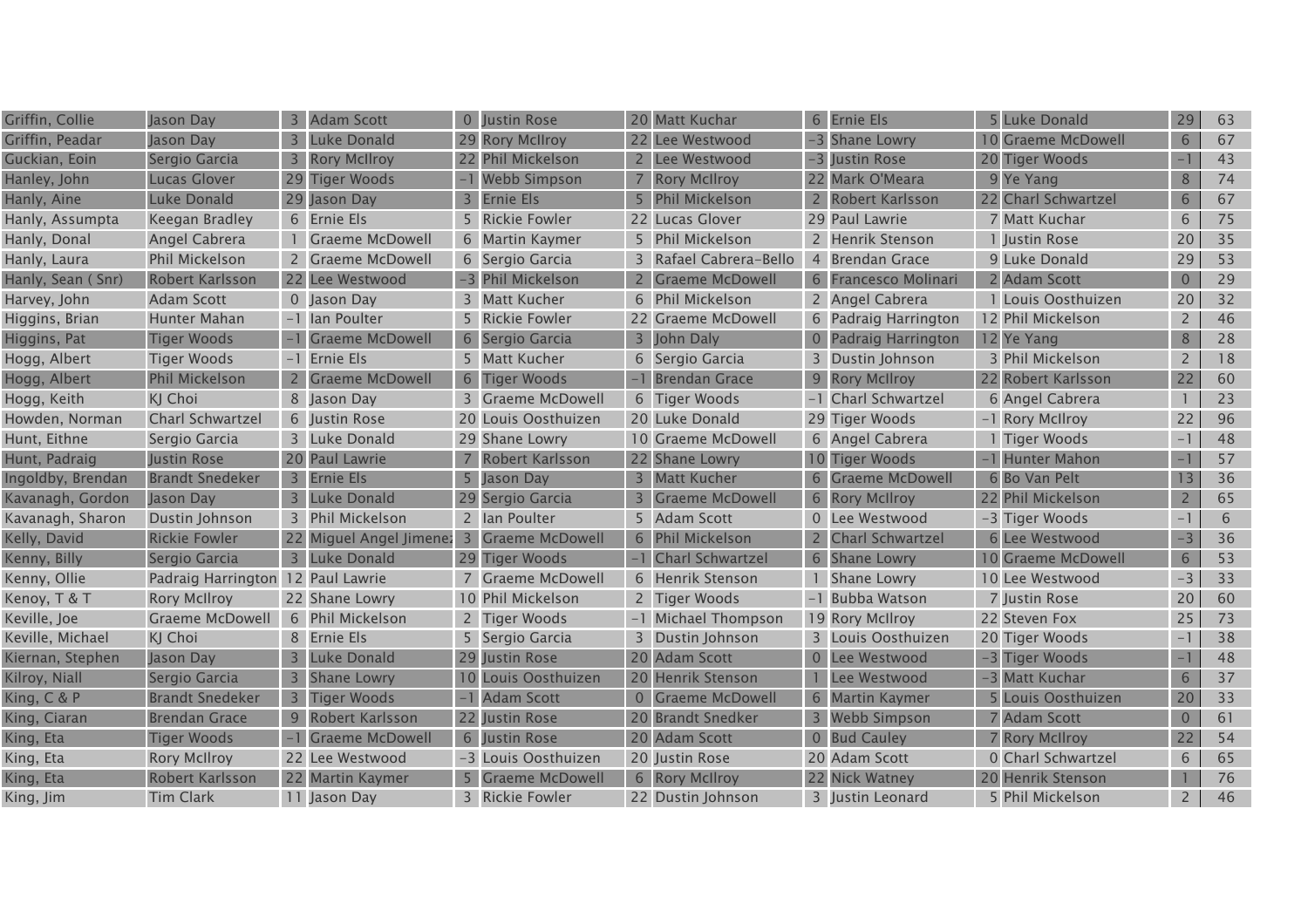| King, Mary        | Graeme McDowell                   |                | 6 Rory McIlroy          |                | 22 Matt Kucher         | 6 | Matteo Manassero                      | 25 Phil Mickelson         | 2 Tiger Woods          |                | 60 |
|-------------------|-----------------------------------|----------------|-------------------------|----------------|------------------------|---|---------------------------------------|---------------------------|------------------------|----------------|----|
| King, Orla        | <b>Henrik Stenson</b>             |                | <b>Adam Scott</b>       | $\overline{0}$ | Justin Rose            |   | 20 Phil Mickelson                     | 2 Graeme McDowell         | <b>6 Rory McIlroy</b>  | 22             | 51 |
| King, $P & C$     | <b>Tiger Woods</b>                |                | Louis Oosthuizen        |                | 20 Nick Watney         |   | 20 Lee Westwood                       | -3 Nicolas Colsaerts      | 19 Justin Rose         | 20             | 75 |
| King, Padraic     | <b>Charl Schwartzel</b>           |                | 6 Shane Lowry           |                | 10 Phil Mickelson      |   | 2 Graeme McDowell                     | 6 Adam Scott              | 0 Ian Poulter          | 5              | 29 |
| King, Pat         | <b>Brendan Grace</b>              |                | 9 Brandt Snedeker       |                | 3 Charl Schwartzel     |   | 6 Graeme McDowell                     | 6 Phil Mickelson          | 2 Tiger Woods          | $-1$           | 25 |
| King, Pat         | Jason Day                         |                | 3 Luke Donald           |                | 29 Hunter Mahan        |   | -1 Graeme McDowell                    | 6 Brandt Snedeker         | 3 Adam Scott           | $\overline{0}$ | 40 |
| King, Pat         | <b>Brendan Grace</b>              |                | 9 Henrik Stenson        |                | Nicolas Colsaerts      |   | 19 Louis Oosthuizen                   | 20 Graeme McDowell        | 6 Tiger Woods          | $-1$           | 54 |
| King, Pat         | Lee Westwood                      | $-3$           | Louis Oosthuizen        |                | 20 Tiger Woods         |   | -1 Rory McIlroy                       | 22 Henrik Stenson         | 1 Justin Rose          | 20             | 59 |
| Lavin, Enda       | <b>Brendan Grace</b>              | 9              | Henrik Stenson          |                | Luke Donald            |   | 29 Adam Scott                         | 0 Charl Schwartzel        | 6 Phil Mickelson       | $\overline{2}$ | 47 |
| Lavin, Paul       | <b>Phil Mickelson</b>             |                | 2 Tiger Woods           |                | Justin Rose            |   | 20 Luke Donald                        | 29 Henrik Stenson         | <b>Graeme McDowell</b> | 6              | 57 |
| Lowe, Chris       | Jason Day                         |                | 3 Ernie Els             |                | 5 Rickie Fowler        |   | 22 Jim Furyk                          | 20 Justin Leonard         | 5 Phil Mickelson       | $\overline{2}$ | 57 |
| Lowe, Chris       | <b>Rickie Fowler</b>              |                | 22 Sergio Garcia        |                | <b>Todd Hamilton</b>   |   | 7 Paul Lawrie                         | 7 Matteo Masasssero       | 25 Louis Oosthuizen    | 20             | 84 |
| Lowe, John        | Matt Kuchar                       |                | 6 T Wiratchant          |                | 24 Luke Donald         |   | 29 Shane Lowry                        | 10 Adam Scott             | 0 Martin Kaymer        | 5              | 74 |
| Lowe, Peter       | lan Poulter                       |                | 5 Darren Clarke         |                | 6 Jason Day            |   | 3 T Wiratchant                        | 24 Lee Westwood           | -3 Rory McIlroy        | 22             | 57 |
| Lynam, Noreen     | <b>Graeme McDowell</b>            |                | 6 Phil Mickelson        |                | <b>Justin Rose</b>     |   | 20 Marcel Siem                        | 19 Charl Schwartzel       | 6 Matteo Manassero     | 25             | 78 |
| Lynn, Peter       | Louis Oosthuizen                  |                | 20 Ian Poulter          |                | 5 Keegan Bradley       |   | 6 Tom Watson                          | 21 Matt Kuchar            | 6 Graeme McDowell      | 6              | 64 |
| Madden, Kieran    | <b>Phil Mickelson</b>             |                | 2 Lee Westwood          |                | -3 Tiger Woods         |   | -1 Sergio Garcia                      | 3 Ernie Els               | 5 Rory McIlroy         | 22             | 28 |
| Mahon, Robert     | <b>Martin Kaymer</b>              | 5 <sup>5</sup> | Hunter Mahan            |                | <b>Brandt Snedeker</b> |   | 3 Angel Cabrera                       | 1 Ernie Els               | 5 Bubba Watson         | 7              | 20 |
| Martin, Fiona     | Matteo Manassero                  |                | 25 Francesco Molinari   |                | 2 Shane Lowry          |   | 10 Padraig Harrington                 | 12 Tiger Woods            | -1 Brendan Grace       | 9              | 57 |
| Martin, Helen     | <b>Shane Lowry</b>                |                | 10 Tiger Woods          |                | -1 Phil Mickelson      |   | 2 Padraig Harrington                  | 12 Rory McIlroy           | 22 Matteo Manassero    | 25             | 70 |
| Martin, James     | <b>Rory McIlroy</b>               |                | 22 Graeme McDowell      | 6              | <b>Martin Kaymer</b>   |   | 5 Ian Poulter                         | 5 Henrik Stenson          | 1 Charl Schwartzel     | 6              | 45 |
| Martin, Johnnie   | <b>Stewart Cink</b>               |                | 10 Luke Donald          |                | 29 Rickie Fowler       |   | 22 Miguel Angel Jimenez 3 Shane Lowry |                           | 10 Graeme McDowell     | 6              | 80 |
| Martin, Johnnie   | Kiradech Aphibarnr 25 Luke Donald |                |                         |                | 29 Jason Dufner        |   | 12 Miguel Angel Jimenez 3 Shane Lowry |                           | 10 Graeme McDowell     | 6              | 85 |
| Martin, Niamh     | <b>Phil Mickelson</b>             |                | 2 Rory McIlroy          |                | 22 Rickie Fowler       |   | 22 Hunter Mahon                       | -1 Adam Scott             | 0 Tiger Woods          | $-1$           | 44 |
| Martin, Seamus    | Darren Clarke                     | 6              | John Daly               |                | 0 Ernie Els            | 5 | <b>Hunter Mahon</b>                   | <b>Francesco Molinari</b> | 2 Bubba Watson         | 7              | 19 |
| Martin, Sean      | Louis Oosthuizen                  |                | 20 Lee Westwood         |                | -3 Bo Van Pelt         |   | 13 Justin Rose                        | 20 Phil Mickelson         | 2 Martin Kaymer        |                | 57 |
| Masterson, Mick   | <b>Rory McIlroy</b>               |                | 22 Shane Lowry          |                | 10 Padraig Harrington  |   | 12 Darren Clarke                      | 6 Graeme McDowell         | 6 Justin Rose          | 20             | 76 |
| Mc Weeney, Phil   | Martin Kaymer                     |                | 5 Carl Pettersson       |                | 7 Shane Lowry          |   | 10 Geoff Ogilvy                       | 9 Jamie Donaldson         | 3 Paul Lawrie          | $\overline{7}$ | 41 |
| Mc Weeney, Phil   | Nicolas Colsaerts                 |                | 19 Phil Mickelson       |                | Lee Westwood           |   | -3 Camillo Villegas                   | 21 Henrik Stenson         | 1 Jason Day            | $\overline{3}$ | 43 |
| McCarthy, Fiona   | <b>Rickie Fowler</b>              |                | 22 Phil Mickelson       |                | 2 Henrik Stenson       |   | <b>Graeme McDowell</b>                | 6 Francesco Molinari      | 2 Lee Westwood         | $-3$           | 30 |
| McCarthy, John    | <b>Graeme McDowell</b>            |                | 6 Rory McIlroy          |                | <b>Adam Scott</b>      |   | 0 Ian Poulter                         | 5 Francesco Molinari      | 2 Lee Westwood         | $-3$           | 32 |
| McCarthy, John    | Justin Rose                       |                | 20 Ian Poulter          |                | 5 Rory McIIroy         |   | 22 Graeme McDowell                    | 6 Adam Scott              | 0 Tiger Woods          | $-1$           | 52 |
| McCarthy, John    | <b>Phil Mickelson</b>             |                | <b>Matteo Manassero</b> | 25             | <b>Tiger Woods</b>     |   | Sergio Garcia                         | 3 Justin Rose             | 20 Ian Poulter         | 5              | 54 |
| McCarthy, John    | lan Poulter                       |                | 5 Lee Westwood          |                | -3 Tiger Woods         |   | -1 Rory McIlroy                       | 22 Luke Donald            | 29 Justin Rose         | 20             | 72 |
| McDermott, Austin | Nicolas Colsaerts                 |                | 19 Jason Day            |                | 3 Ernie Els            |   | 5 Louis Oosthuizen                    | 20 Justin Rose            | 20 Lee Westwood        | $-3$           | 64 |
|                   |                                   |                |                         |                |                        |   |                                       |                           |                        |                |    |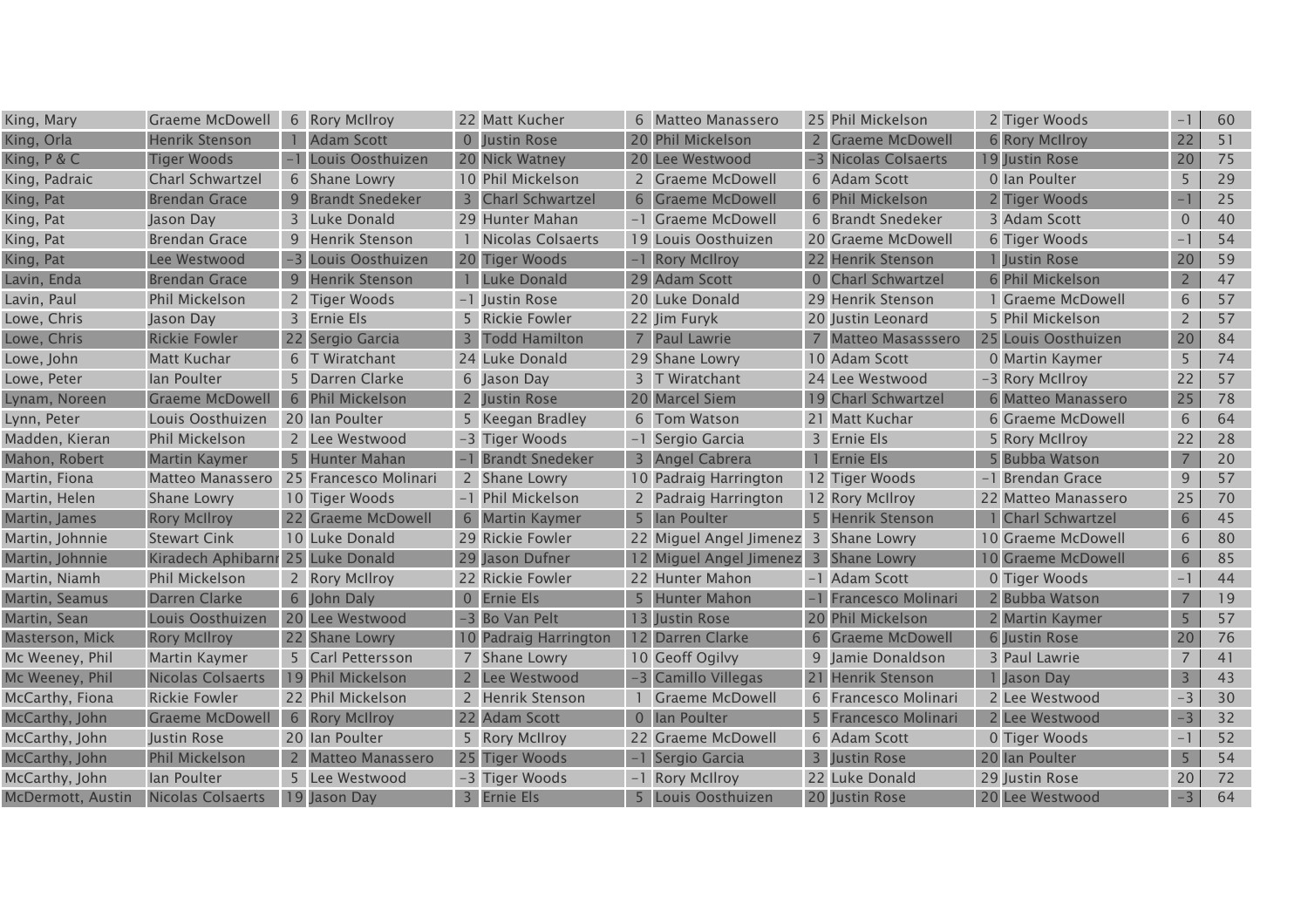| McDermott, David                 | Lee Westwood            |                | -3 Tiger Woods          |                | <b>Ernie Els</b>          | <b>Dustin Johnson</b> |                | 3 Jason Day           | <b>Adam Scott</b>      | $\overline{0}$ | 7   |
|----------------------------------|-------------------------|----------------|-------------------------|----------------|---------------------------|-----------------------|----------------|-----------------------|------------------------|----------------|-----|
| McDermott, David                 | <b>Tiger Woods</b>      |                | Dustin Johnson          |                | 3 Nicolas Colsaerts       | 19 Brendan Grace      |                | 9 Hunter Mahan        | -1 Ernie Els           | 5              | 34  |
| McDermott, David                 | <b>Phil Mickelson</b>   |                | <b>Tiger Woods</b>      |                | Lee Westwood              | -3 Graeme McDowell    |                | 6 Justin Rose         | 20 Luke Donald         | 29             | 53  |
| McDermott, David                 | <b>Charl Schwartzel</b> |                | 6 Adam Scott            |                | 0 Lee Westwood            | -3 Justin Rose        |                | 20 Nicolas Colsaerts  | 19 Rickie Fowler       | 22             | 64  |
| McDermott, David                 | <b>Phil Mickelson</b>   |                | 2 Graeme McDowell       |                | 6 Martin Kaymer           | 5 Tiger Woods         |                | -1 Luke Donald        | 29 Matteo Manassero    | 25             | 66  |
| MCDermott, Eileen                | <b>Brandt Snedeker</b>  |                | 3 Henrik Stenson        |                | 1 Justin Rose             | 20 Phil Mickelson     |                | 2 Graeme McDowell     | 6 Shane Lowry          | 10             | 42  |
| McDermott, Gerry                 | <b>Tiger Woods</b>      |                | -1 Jason Day            |                | 3 Luke Donald             | 29 Justin Rose        |                | 20 Graeme McDowell    | 6 Ernie Els            | 5              | 62  |
| McDermott, Kathleer Zach Johnson |                         |                | <b>Rickie Fowler</b>    |                | 22 Sergio Garcia          | 3 Matteo Manassero    |                | 25 Justin Rose        | 20 Bubba Watson        | 7              | 78  |
| McDermott, Kevin                 | Jason Day               |                | <b>Tiger Woods</b>      |                | <b>Phil Mickelson</b>     | 2 Adam Scott          |                | 0 Nicolas Colsaerts   | 19 Graeme McDowell     | 6              | 29  |
| McDermott, Mark                  | Luke Donald             |                | 29 Brendan Grace        |                | 9 Justin Rose             | 20 Ian Poulter        |                | 5 Lee Westwood        | -3 Tiger Woods         | $-1$           | 59  |
| McDermott, Noel                  | Luke Donald             | 29             | Ernie Els               |                | <b>Brendan Grace</b>      | 9 Graeme McDowell     |                | 6 Phil Mickelson      | 2 Tiger Woods          |                | 50  |
| McDermott, Noel                  | Jason Day               |                | 3 Matt Kuchar           |                | 6 Shane Lowry             | 10 Rory McIlroy       |                | 22 Francesco Molinari | 2 Louis Oosthuizen     | 20             | 63  |
| McDermott, Tara                  | <b>Thorbjorn Olesen</b> |                | 22 Sergio Garcia        | $\overline{3}$ | <b>Ernie Els</b>          | 5 Brandt Snedker      |                | 3 Hunter Mahan        | -1 Ian Poulter         | 5              | 37  |
| McDermott, Tom                   | Keegan Bradley          |                | 6 Tiger Woods           |                | -1 Vijay Singh            | 22 Dustin Johnson     |                | 3 Padraig Harrington  | 12 Phil Mickelson      | $2^{\circ}$    | 44  |
| McDermott, Tommy                 | Lee Westwood            |                | -3 Justin Rose          | 20             | <b>Padraig Harrington</b> | 12 Luke Donald        |                | 29 Phil Mickelson     | 2 Ernie Els            | 5              | 65  |
| McDonagh, TJ                     | Luke Donald             |                | 29 Phil Mickelson       | $\overline{2}$ | <b>Tiger Woods</b>        | -1 Matt Kuchar        |                | 6 Ernie Els           | 5 David Duval          | 20             | 61  |
| McDonald, Vincent                | Sergio Garcia           |                | 3 Rory McIlroy          |                | 22 Dustin Johnson         | 3 Justin Rose         |                | 20 Padraig Harrington | 12 Tiger Woods         | $-1$           | 59  |
| McDonnell, Dermot                | Luke Donald             |                | 29 Justin Rose          |                | 20 Phil Mickelson         | 2 Rory McIlroy        |                | 22 Ernie Els          | 5 Matteo Manassero     | 25             | 103 |
| McEvoy, John                     | Francesco Molinari      | $2^{\circ}$    | <b>Tiger Woods</b>      |                | <b>Rory McIlroy</b>       | 22 Josh Teater        |                | 11 Lee Westwood       | -3 Padraig Harrington  | 12             | 43  |
| McGirl, Callum                   | Justin Rose             |                | 20 Matt Kuchar          |                | 6 Graeme McDowell         | 6 Phil Mickelson      |                | 2 Brandt Snedeker     | 3 Jason Day            | 3              | 40  |
| McGirl, Callum                   | <b>Henrik Stenson</b>   |                | Jason Day               | $\overline{3}$ | <b>Luke Donald</b>        | 29 Phil Mickelson     |                | 2 Matt Kuchar         | 6 Bubba Watson         | $\overline{7}$ | 48  |
| McGirl, Eamon                    | <b>Tiger Woods</b>      |                | Justin Rose             |                | 20 Adam Scott             | 0 Graeme McDowell     |                | 6 Jason Day           | 3 Matt Kuchar          | 6              | 34  |
| McGirl, Eamon                    | <b>Tiger Woods</b>      |                | Justin Rose             |                | 20 Adam Scott             | 0 Rory McIlroy        |                | 22 Ernie Els          | 5 Graeme McDowell      | 6              | 52  |
| McGirl, Jo                       | <b>Henrik Stenson</b>   |                | <b>Tiger Woods</b>      |                | -1 Justin Rose            | 20 Phil Mickelson     |                | 2 Adam Scott          | 0 Graeme McDowell      | 6              | 28  |
| McGirl, Tara                     | <b>Tiger Woods</b>      |                | -1 Justin Rose          |                | 20 Phil Mickelson         | 2 Adam Scott          |                | 0 Graeme McDowell     | 6 Henrik Stenson       |                | 28  |
| McGovern, Enda                   | Luke Donald             |                | 29 Peter Hanson         |                | 20 Kenichi Kuboya         | 23 Paul Lawrie        | $\overline{7}$ | Louis Oosthuizen      | 20 Lee Westwood        | $-3$           | 96  |
| McGreevy, Niall                  | <b>Adam Scott</b>       |                | <b>Charl Schwartzel</b> |                | 6 Phil Mickelson          | 2 Graeme McDowell     |                | 6 Shane Lowry         | 10 Justin Rose         | 20             | 44  |
| McGreevy, Niall                  | Louis Oosthuizen        |                | 20 Luke Donald          |                | 29 Paul Lawrie            | 7 Martin Kaymer       |                | 5 Brendan Grace       | 9 Nicolas Colsaerts    | 19             | 89  |
| McGuire, Pascal                  | Jim Furyk               |                | 20 Sergio Garcia        |                | 3 Phil Mickelson          | 2 Graeme McDowell     |                | 6 Tiger Woods         | -1 Ernie Els           | 5              | 35  |
| McKenna, Eileen                  | Jason Day               | 3 <sup>1</sup> | Angel Cabrera           |                | Sergio Garcia             | 3 Tiger Woods         |                | -1 Rory McIlroy       | 22 Phil Mickelson      | $\overline{2}$ | 30  |
| McSharry, Sean                   | <b>Graeme McDowell</b>  |                | 6 Justin Rose           |                | 20 Tiger Woods            | Shane Lowry           |                | 10 Jamie Donaldson    | 3 Rory McIlroy         | 22             | 60  |
| McStay, Paul                     | <b>Tiger Woods</b>      |                | <b>Matteo Manassero</b> |                | 25 Phil Mickelson         | 2 Padraig Harrington  |                | 12 Shane Lowry        | 10 Jamie Donaldson     | $\overline{3}$ | 51  |
| Milton, Damien                   | <b>Tiger Woods</b>      |                | Sergio Garcia           | $\overline{3}$ | Padraig Harrington        | 12 Ernie Els          |                | 5 Rory McIlory        | 22 Lee Westwood        | $-3$           | 38  |
| Molloy, Frances                  | <b>Adam Scott</b>       |                | 0 Justin Rose           |                | 20 Phil Mickelson         | 2 Rory McIlroy        |                | 22 Graeme McDowell    | 6 Rafael Cabrera Bello | $\overline{4}$ | 54  |
| Molloy, Mary                     | Luke Donald             |                | 29 KJ Choi              |                | 8 Jamie Donaldson         | 3 Martin Kaymer       |                | 5 Graeme McDowell     | 6 Lee Westwood         | $-3$           | 48  |
|                                  |                         |                |                         |                |                           |                       |                |                       |                        |                |     |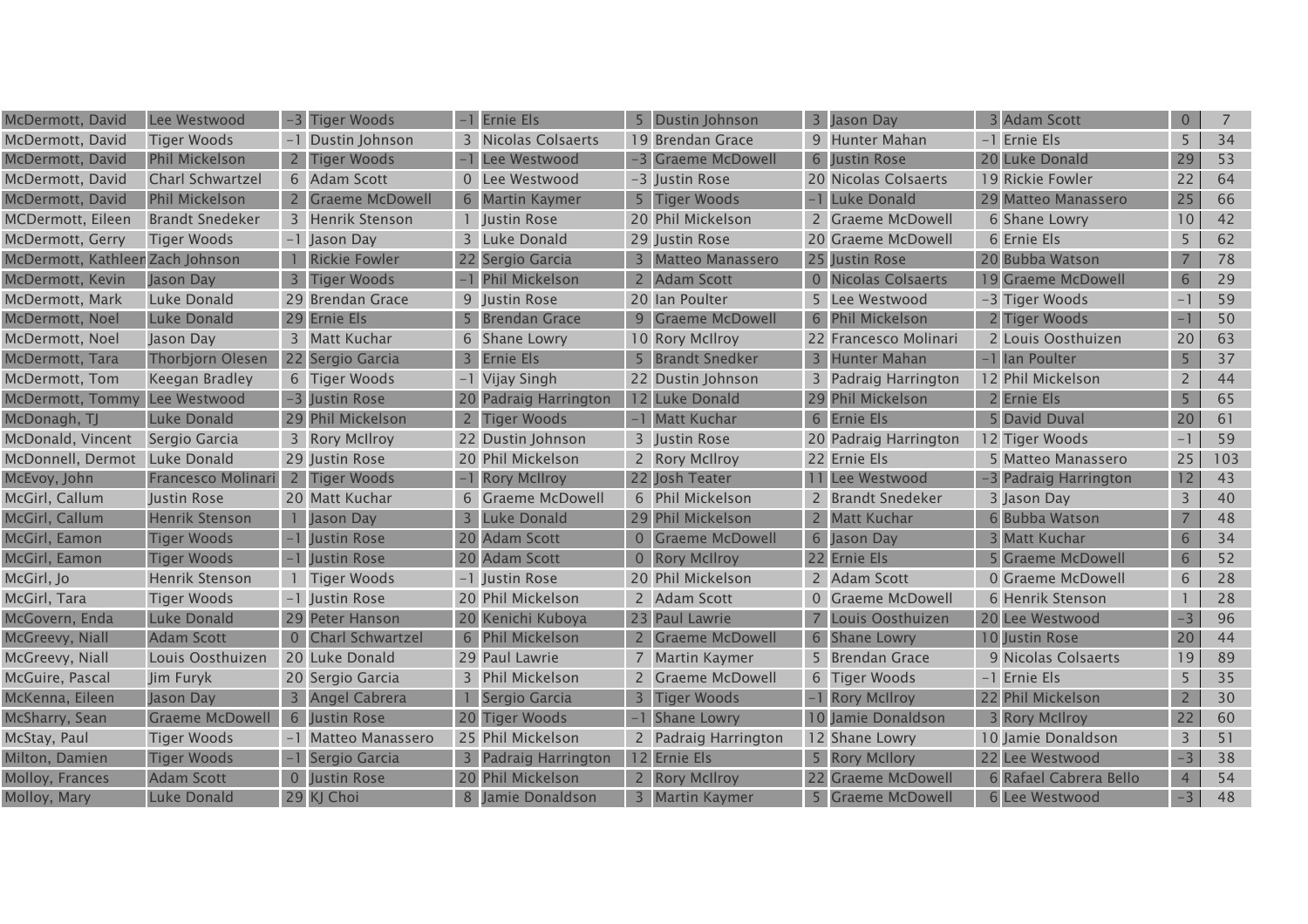| Molloy, Patricia | Darren Clarke            | 6              | Jamie Donaldson        | $\overline{\mathbf{3}}$ | Robert Karlsson       | 22 Bud Cauley         | $7^{\circ}$ | lan Poulter           | 5 Henrik Stenson         |                 | 44 |
|------------------|--------------------------|----------------|------------------------|-------------------------|-----------------------|-----------------------|-------------|-----------------------|--------------------------|-----------------|----|
| Molloy, Vincent  | Keegan Bradley           |                | 6 Shane Lowry          |                         | 10 Phil Mickelson     | 2 Graeme McDowell     |             | 6 Francesco Molinari  | 2 Tiger Woods            | $-1$            | 25 |
| Monaghan, Graham | Adam Scott               |                | 0 Jason Day            |                         | 3 Ian Poulter         | 5 Charl Schwartzel    |             | 6 Nicolas Colsaerts   | 19 Rory McIlroy          | 22              | 55 |
| Mooney, Jim      | Luke Donald              |                | 29 Justin Rose         |                         | 20 Lee Westwood       | -3 Shane Lowry        |             | 10 Ian Poulter        | 5 Rory McIlroy           | 22              | 83 |
| Moran, Ken       | Graeme McDowell          |                | 6 Justin Rose          |                         | 20 Matt Kucher        | 6 Ernie Els           |             | 5 Geoff Ogilvy        | 9 Brandt Snedeker        | 3               | 49 |
| Moran, Mai       | <b>Keegan Bradley</b>    | 6              | Darren Clarke          |                         | 6 Ben Curtis          | 12 Luke Donald        |             | 29 Padraig Harrington | 12 Lee Westwood          | $-3$            | 62 |
| Mulligan, Gareth | Jason Day                | 3              | Luke Donald            |                         | 29 Sergio Garcia      | 3 Martin Kaymer       |             | 5 Charl Schwartzel    | <b>6 Rickie Fowler</b>   | 22              | 68 |
| Mulvey, Brian    | Louis Oosthuizen         |                | 20 Josh Teater         |                         | 11 Bubba Watson       | <b>Justin Harding</b> |             | 20 KJ Choi            | 8 Dustin Johnson         | $\overline{3}$  | 69 |
| Mulvey, Dolores  | Sergio Garcia            |                | 3 Rory McIlroy         |                         | 22 Richie Ramsey      | 9 Zach Johnson        |             | <b>Ben Curtis</b>     | 12 Tim Clark             | 11              | 58 |
| Mulvey, Leo      | Jason Day                | 3              | <b>Bill Haas</b>       | 19                      | Dustin Johnson        | 3 Phil Mickleson      |             | Justin Rose           | 20 Charl Schwartzel      | 6               | 53 |
| Mulvey, Leo      | Luke Donald              |                | 29 Rory McIlroy        |                         | 22 Justin Rose        | 20 Charl Schwartzel   |             | 6 Adam Scott          | 0 Tiger Woods            | $-1$            | 76 |
| Mulvey, Marie    | Ryan Moore               |                | <b>Bubba Watson</b>    |                         | 7 Jason Dufner        | 12 Stephen Dartnell   |             | 20 Justin Leonard     | 5 Michael Thompson       | 19              | 64 |
| Mulvey, Sean     | <b>Charl Schwartzel</b>  | 6              | Luke Donald            |                         | 29 Phil Mickelson     | 2 Graeme McDowell     |             | 6 Justin Rose         | 20 Shane Lowry           | 10              | 73 |
| Mulvey, Thomas   | <b>Rory McIlroy</b>      |                | 22 Charl Schwartzel    | 6                       | Luke Donald           | 29 Martin Kaymer      |             | 5 Tiger Woods         | -1 Padraig Harrington    | 12              | 73 |
| Neary, Fiachra   | <b>Tiger Woods</b>       |                | Justin Rose            |                         | 20 Graeme McDowell    | 6 Lee Westwood        |             | -3 Jason Day          | 3 Sergio Garcia          | $\overline{3}$  | 28 |
| Neary, Fiachra   | <b>Tiger Woods</b>       |                | <b>Adam Scott</b>      | $\overline{0}$          | <b>Phil Mickelson</b> | 2 Charl Schwartzel    |             | 6 Brandt Snedeker     | 3 Bill Haas              | 19              | 29 |
| Neary, Fiachra   | <b>Tiger Woods</b>       |                | <b>Ernie Els</b>       | 5                       | <b>Justin Rose</b>    | 20 Luke Donald        |             | 29 Rory McIlroy       | 22 Matt Kuchar           | 6               | 81 |
| Ni Chuinn, Una   | <b>Phil Mickelson</b>    |                | Lee Westwood           |                         | <b>Shane Lowry</b>    | 10 Luke Donald        |             | 29 Webb Simpson       | 7 Peter Hanson           | 20              | 65 |
| Nolan, Breege    | <b>Shane Lowry</b>       |                | 10 Justin Rose         |                         | 20 Bubba Watson       | 7 Phil Mickelson      |             | 2 Shane Lowry         | 10 Tiger Woods           |                 | 48 |
| Noonan, Niall    | Justin Rose              |                | 20 Angel Cabrera       |                         | Tiger Woods           | -1 Jason Day          |             | 3 Phil Mickelson      | 2 Adam Scott             | 0               | 25 |
| O Boyle, Sean    | <b>Rory McIlroy</b>      | 22             | <b>Graeme McDowell</b> | 6                       | <b>Tiger Woods</b>    | -1 Shane Lowry        |             | 10 Lee Westwood       | -3 Adam Scott            | $\overline{0}$  | 34 |
| Oates, Kieran    | <b>Rickie Fowler</b>     |                | 22 Jason Day           |                         | Sergio Garcia         | 3 Graeme McDowell     |             | 6 Ian Poulter         | 5 Rory McIlroy           | 22              | 61 |
| O'Brien, Kieran  | Angel Cabrera            |                | Luke Donald            |                         | 29 Tiger Woods        | -1 Justin Rose        |             | 20 Graeme McDowell    | 6 Shane Lowry            | 10              | 65 |
| O'Brien, Paul    | <b>Nicolas Colsaerts</b> |                | 19 Jason Day           |                         | Jason Dufner          | 12 Matteo Manassero   |             | 25 Graeme McDowell    | 6 Justin Rose            | 20              | 85 |
| O'Grady, James   | Justin Rose              |                | 20 Dustin Johnson      |                         | 3 Rory McIIroy        | 22 Tiger Woods        |             | -1 Phil Mickelson     | 2 Padraig Harrington     | 12              | 58 |
| O'Hara, Grainne  | Sergio Garcia            |                | <b>Tiger Woods</b>     |                         | Vijay Singh           | 22 Phil Mickelson     |             | 2 Ernie Els           | 5 Darren Clarke          | 6               | 37 |
| O'Hara, Grainne  | <b>Shane Lowry</b>       |                | 10 Ian Poulter         |                         | Francesco Molinari    | 2 Sergio Garcia       |             | 3 Darren Clarke       | 6 Vijay Singh            | 22              | 48 |
| O'Hara, Grainne  | <b>Rory McIlroy</b>      |                | 22 Shane Lowry         |                         | 10 Darren Clarke      | 6 Paul Lawrie         |             | 7 Sergio Garcia       | 3 Padraig Harrington     | 12              | 60 |
| O'Hara, Grainne  | Darren Clarke            | 6              | Jamie Donaldson        | $\overline{3}$          | Lee Westwood          | -3 Paul Lawrie        |             | 7 Nick Faldo          | 25 Rory McIlroy          | 22              | 60 |
| O'Hara, Grainne  | Paul Lawrie              | $\overline{7}$ | <b>Vijay Singh</b>     |                         | 22 Matteo Masassero   | 25 Graeme McDowell    |             | 6 Ernie Els           | 5 Gonzalo Fernandez -Cas | 9               | 74 |
| O'Hara, Patricia | Darren Clarke            |                | 6 Sergio Garcia        |                         | 3 Paul Lawrie         | 7 Rory McIlroy        |             | 22 Phil Mickelson     | 2 Danny Willett          | 6               | 46 |
| O'Hara, Patricia | <b>Rory McIlroy</b>      | 22             | <b>Graeme McDowell</b> |                         | 6 Sergio Garcia       | 3 Darren Clarke       |             | 6 Danny Willett       | 6 Shane Lowry            | 10 <sup>°</sup> | 53 |
| O'Hara, Patricia | <b>Shane Lowry</b>       |                | 10 Darren Clarke       |                         | 6 Rory McIIroy        | 22 Sergio Garcia      |             | 3 Vijay Singh         | 22 Danny Willett         | 6               | 69 |
| O'Hara, Patricia | <b>Nick Faldo</b>        | 25             | Sergio Garcia          |                         | <b>Shane Lowry</b>    | 10 Darren Clarke      |             | 6 Rory McIlroy        | 22 Jamie Donaldson       | $\overline{3}$  | 69 |
| O'Hara, Patricia | Sergio Garcia            |                | 3 Graeme McDowell      |                         | 6 Vijay Singh         | 22 Rory McIlroy       |             | 22 Shane Lowry        | 10 Paul Lawrie           | $\overline{7}$  | 70 |
|                  |                          |                |                        |                         |                       |                       |             |                       |                          |                 |    |